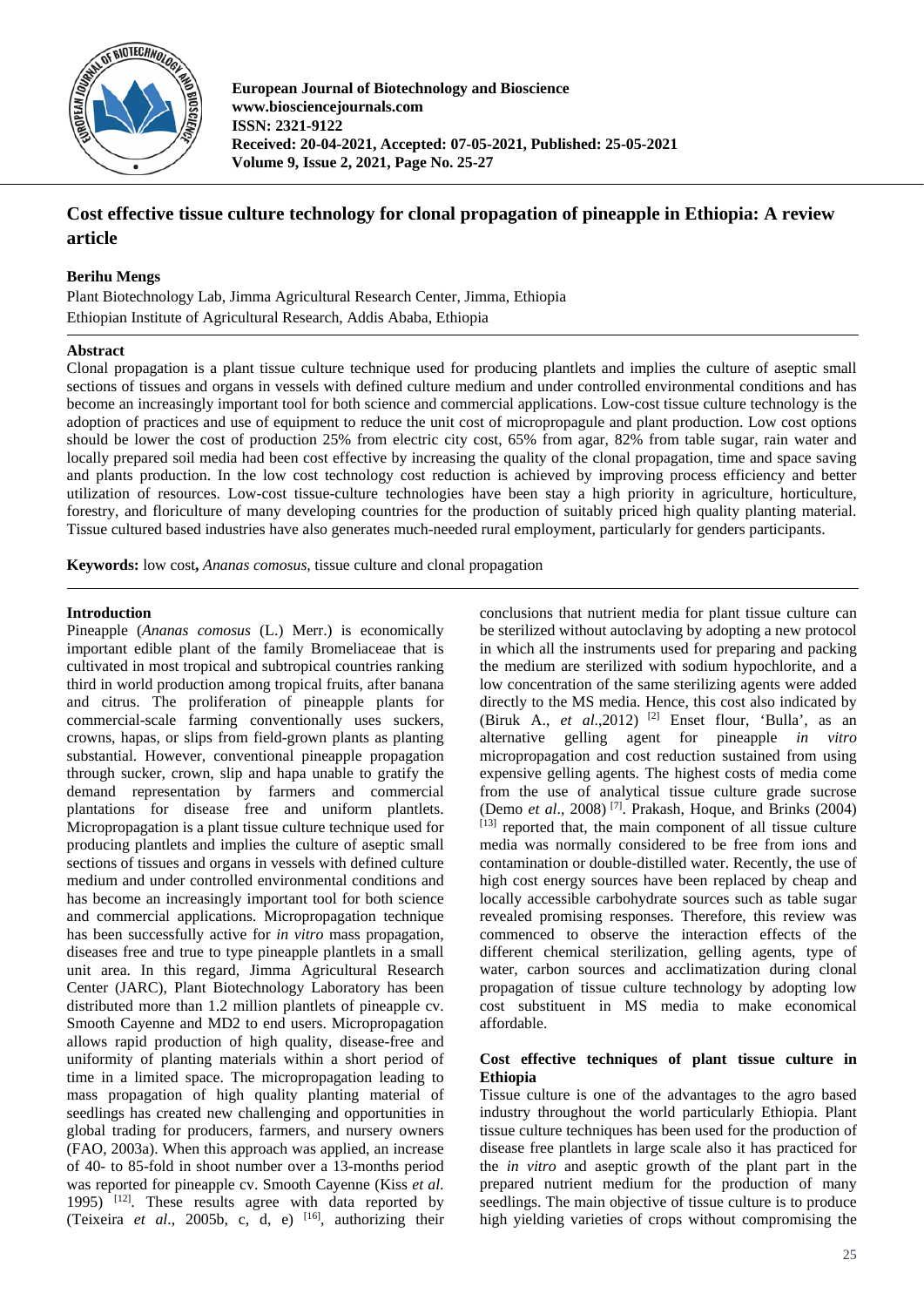quality of the plantlets. Plant Tissue culture plays an important role for culturing both cash crops and ornamental plants. Low cost technology means the adoption of technological practices and also making use of equipment's to reduce the cost micro propagating as well as advance their production system.

#### **Chemical sterilization**

The alternative technique for sterilization of culture medium to replace autoclaving was carried out for reducing the cost of electric city. For sterilization of culture medium without autoclaving was provided to 50 ml Murashige and Skoog (MS) medium before medium was solidified and kept for two weeks before evaluating sterile conditions. Treated media, supplemented with sodium hypochlorite (NaOCl), were compared to the control medium, autoclaved at 121 degree Celsius for 20 min. *In vitro* sterile conditions were found 20–100% from these treated media compared to 95% sterile condition from autoclaved medium. Treated media obtained 100% sterile conditions at 0.0025% (0.5ml/L) active chlorine were chosen limit concentration of 5 %  $(v/v)$ sodium hypochlorite provide for culturing of shoot, root and fresh biomass (Berihu M. 2018). Therefore, the development of this technique, using chemical sterilization of sodium hypochlorite corresponding formula was NaOCl for eradicating microorganisms causing agents of contamination, to replace the autoclaving, time consuming and 25% cost of electric city for establishing sterile culture medium and inadequate electric power were the best opportunity for *in vitro* culture.

#### **Gelling agents**

The growth of cultures and production of shoots or roots is strongly influenced by the physical consistency of the culture medium. Gelling agents are usually added to the culture medium to increase its viscosity as a result of which plant tissues and organs remain above the surface of the nutrient medium. Many gelling agents are used for plant culture media, e.g., agar, 'Agarose', and 'Gellan gum', and are marketed under trade names such as 'Phytagel, Gelrite' (Sigma Co., Merck & Co. Inc, Kelco division), and 'Gel-Gro' (ICA Biochemicals). Agar is the most commonly used gelling agent for preparation of solid and semi-solid media. It contributes to the matrix potential, the humidity and affects the availability of water and dissolved substances in the culture containers (Debergh, 1983)<sup>[5]</sup>. Various brands and grades of agar are available commercially, which differ in the amounts of impurities, and gelling capacity. Agar brands vary widely in price, performance and composition. It is the actual use and experience, which ultimately determines the choice of agar brand in a specific system and for a plant species. It is usually unnecessary to use high purity agar for large-scale micropropagation; cheaper brands of agar have been successfully used for industrial scale micropropagation (Boxus, 1978). The use of liquid media eliminates the need of agar and other options include white flour, laundry starch, semolina, potato starch, rice powder, bulla and sago. For micropropagation of ginger, pineapple, banana and turmeric, the combination of certain gelling agents gave growth as good as on agar-based media. The use of laundry starch, potato starch and semolina in a ratio of 2:1:1 reduced the cost of gelling agent by 76% (Prakash, 1993).

#### **Source of water**

Water is the main component of all plant tissue culture media. Usually in tissue culture research, distilled or doubled distilled and de-ionized water has to be used. Distilled water produced through electrical distillation is expensive. In some cases, alternative water sources can be used to lower the cost of the medium. If tap water is free from heavy metals and contaminants, it can be substituted for distilled water. Tap water has been used for *in vitro* propagation of banana (Ganapathi *et al*., 1995) [9] and ginger, *Zingiber officinale* (Sharma and Singh, 1995)<sup>[14]</sup>. Table bottled water from the supermarket can also be used a low cost alternative. However, its mineral composition should be taken into account as it may affect pH and nutrient uptake (H.J. Jacobsen, University of Hannover, *Personal communication*). In rural areas, rainwater can be collected in clean glass jars and used for tissue culture. In Bangladesh, the changeover of water distillation from electrical to gas operated unit reduced the cost from US\$260 to \$5/month for producing 50-60 liter water per day (A. Razzaque, BRAC Biotech, *Personal communication*).

#### **Carbon sources**

In tissue culture media, sucrose which is commonly used as carbon source at a concentration of 2-5% W/V, other carbohydrates are also used. Meanwhile, to reduce the tissue culture cost other sugar supplements such as sugar cane molasses, banana extract and coconut water were added to the already prepared media. The substrates in addition to sugars, they are sources of vitamins and inorganic ions required growth (Dhamankar, 1992; Zahed, 2000)<sup>[7, 17]</sup>. (Vasil & Thorpe, 1998)<sup>[16]</sup>. The carbon source such as grade sucrose that is often used in the micropropagation of plants at laboratory contributes about 34 percent of the production cost (Demo et al. 2008)<sup>[7]</sup>. Sucrose has been reported as a source of both carbon and energy (Bridgen,  $1994$ )<sup>[3]</sup>. There are reported success in reducing 90 percent cost of tissue culture banana plants by replacing sucrose. Adoption of this protocol can empower farmers to set up low cost tissue culture laboratories in their localities to increase banana plant production. Moreover, in plant propagation medium (Kaur *et al.* 2005)<sup>[10]</sup> substituted sucrose with table sugar which reduced the cost of medium considerably by 82 percent.

#### **Acclimatization**

The hardening off experiment has to be performed using different substrates such as top soil, vermin compost and sand soil in different composition of unsterilized soil media prepared at nursery. The locally soil media composition of substrates containing top soil, vermin compost, sand soil in 0:1:2 ratios gave the highest survival percentage which was 99.6% after month incubation in the primary acclimatization. The primary and secondary acclimatized seedlings have been exposed to an open field environment where they showed rapid growth after the acclimation period in greenhouse on nine months. This system is presently being introduced for the large-scale production and cost effective of this improved pineapple cv. smooth cayenne.

#### **Conclusion**

It has been stressed time and again that in the long-term agriculture and forestry need to be sustainable, use little or